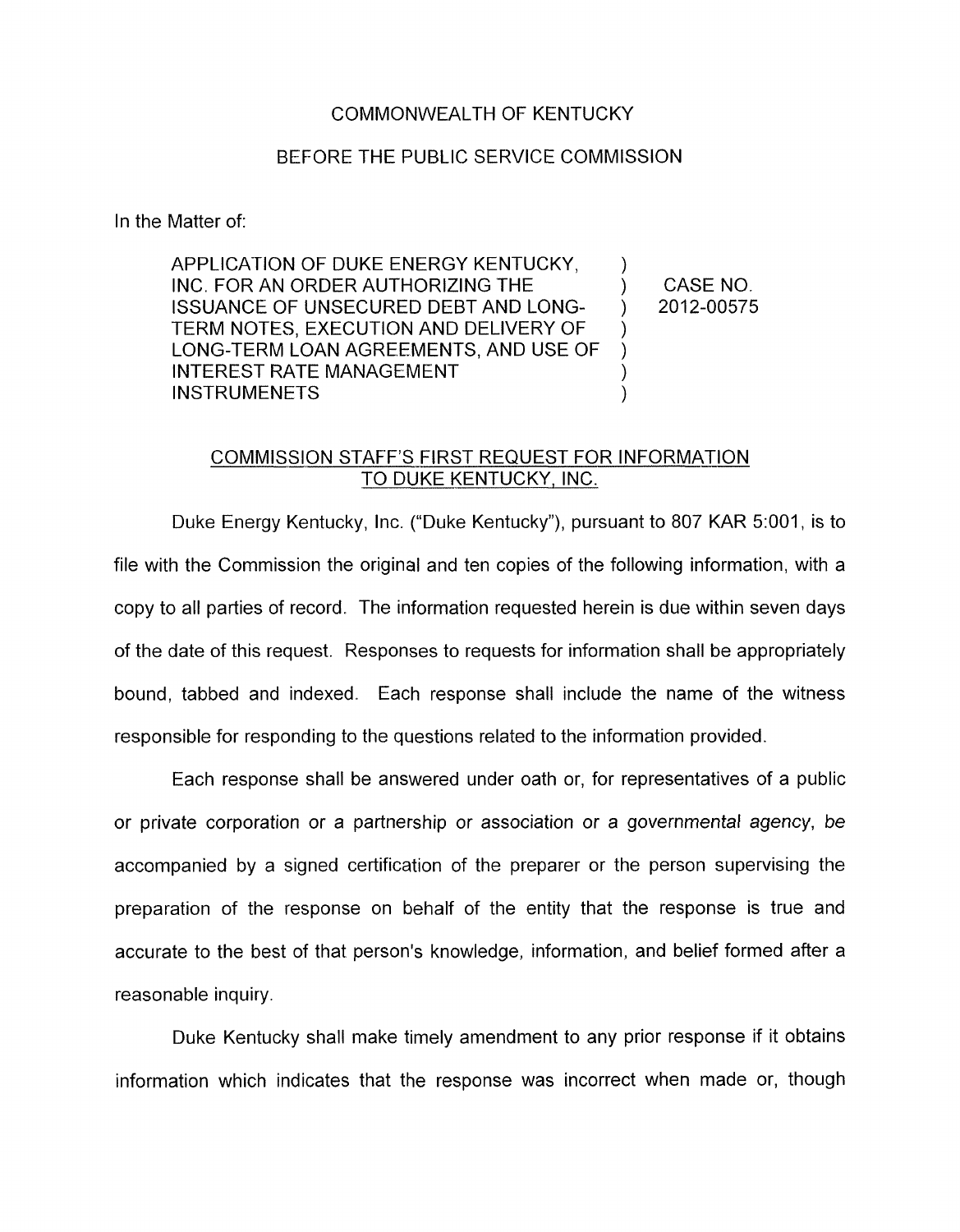correct when made, is now incorrect in any material respect. For any request to which Duke Kentucky fails or refuses to furnish all or part of the requested information, Duke Kentucky shall provide a written explanation of the specific grounds for its failure to completely and precisely respond.

Careful attention shall be given to copied material to ensure that it is legible. When the requested information has been previously provided in this proceeding in the requested format, reference may be made to the specific location of that information in responding to this request.

1. Clarify whether Duke Kentucky *is* requesting Commission approval to issue up to a total of \$150 million in debt or up to a total of \$176.72 million in debt.

2. In Case No. 2010-00369,<sup>1</sup> Duke Kentucky requested approval to issue up to \$100 million of long-term debt, and in the present case it appears Duke Kentucky is requesting approval to issue up to \$150 million of long-term debt. Provide a detailed explanation supporting the additional \$50 million of long-term debt requested in this proceeding.

3. Refer to page 2 of the application, the request to borrow up to a maximum of \$26.72 million from Boone County Kentucky, or another authorized issuer of tax exempt bonds. State whether the authorization sought in this case, as described at page 2 of the application, is identical to that authorized by the Commission in Case No.

<sup>&</sup>lt;sup>1</sup> Case No. 2010-00369, Application of Duke Energy Kentucky, Inc. for an Order Authorizing the Issuance of llnsecured Debt and Long-Term Notes, Execution and Delivery of Long-Term Loan Agreements, and Use of Interest Rate Management Instruments (Ky. PSC Nov 10, 2010).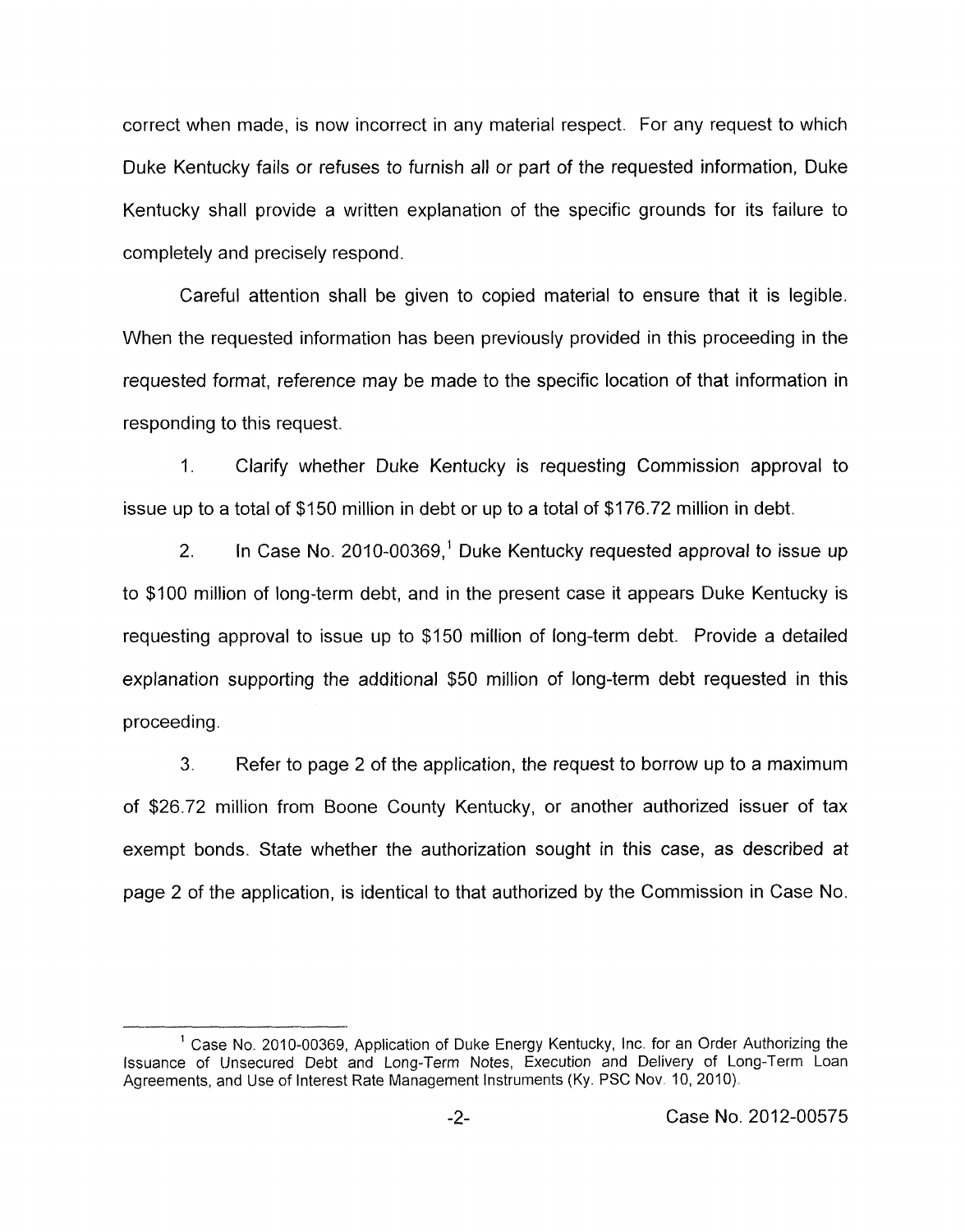$2010$ -00369.<sup>2</sup> with the exception being the extension to December 31, 2014. If not, explain any other differences.

**4.** Refer to numbered paragraph 5, page 3 of the application, the request to issue secured or unsecured debt or any combination thereof.

a. Explain how Duke Kentucky will determine whether to issue secured or unsecured debt and how much of each to issue.

b. Provide an estimate of the difference between secured and unsecured debt as it pertains to this specific financing request.

*5.* Refer to page 7 of the Application, Use of Interest Rate Management Techniques. Duke Kentucky requests that the Commission grant Duke Kentucky authority to manage its overall effective interest cost. Duke Kentucky states the authority to continue to utilize interest-rate management techniques and enter into interest-rate management agreements will allow it sufficient alternatives and flexibility when striving to better manage its interest cost.

a. Explain whether this is the same "Use of Interest Rate Management Techniques" for which Duke Kentucky requested and received Commission approval for in Case No.  $2010 - 00369$ <sup>3</sup>

b. Provide a detailed explanation of Duke Kentucky's interest-rate management techniques along with all associated costs since the Commission's approval in Case No. 2010-00369.4

 $2$  Id.

 $^3$   $\mathsf{Id}$ .

 $^4$  Id.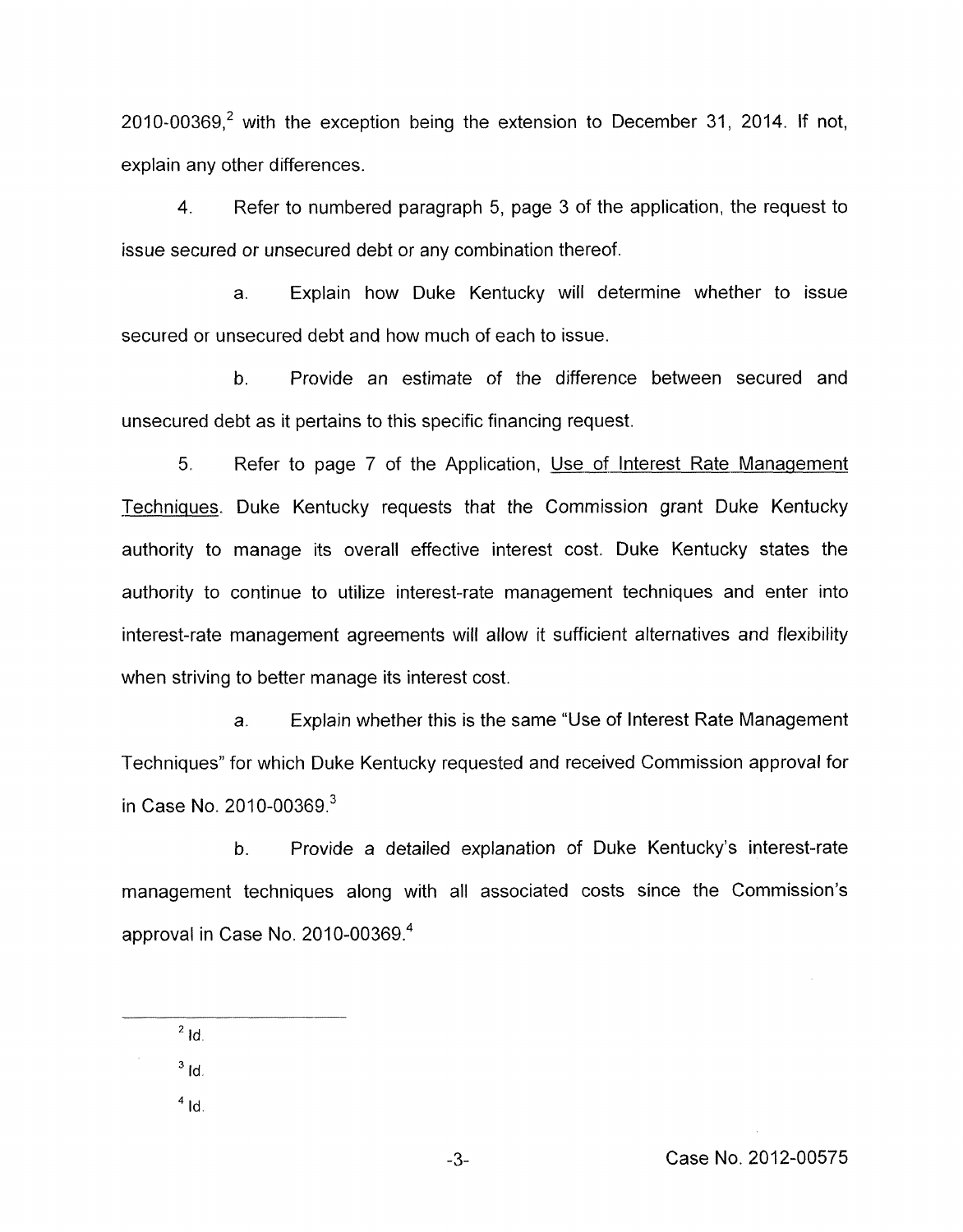c. Provide a detailed analysis showing estimated interest cost savings the Company and its ratepayers realized as a result of Duke Kentucky's use of interestrate management techniques.

6. Refer to page 9 of the Application, Request for Commission Approval and Conversion of Short-Term Loans Under Utility Money Pool Agreement. Provide an example of the analysis Duke Kentucky would expect to perform to evaluate if it is prudent for Duke Kentucky to convert borrowings under its revolving credit facility or the Utility Money Pool Agreement to long-term debt.

7. Refer to Exhibit C of the application, which shows projected Capital Expenditures for the period 2012 through 2014.

a. Under the "Expansion" heading, explain the relatively high level of Smart Grid expenditures projected for 2014 as compared to 2012 and 2013. Provide all underlying assumptions and calculations used in producing the \$17.8 million estimate.

b. Explain why items classified as "Maintenance" are included in projections of capital expenditures.

c. Under the "Maintenance" heading, clarify whether there are items of non-regulated operations included in projected capital expenditures, and explain what capital expenditures are included in the Regulated Operations line.

d. Under the "Maintenance" heading, explain what is included in the projected capital expenditures for Power and Gas Delivery, Customer Service, and Other FE&G.

e. Under the "Environmental" heading, explain the relatively high level of Environmental Control expenditures projected for 2014 as compared to 2012 and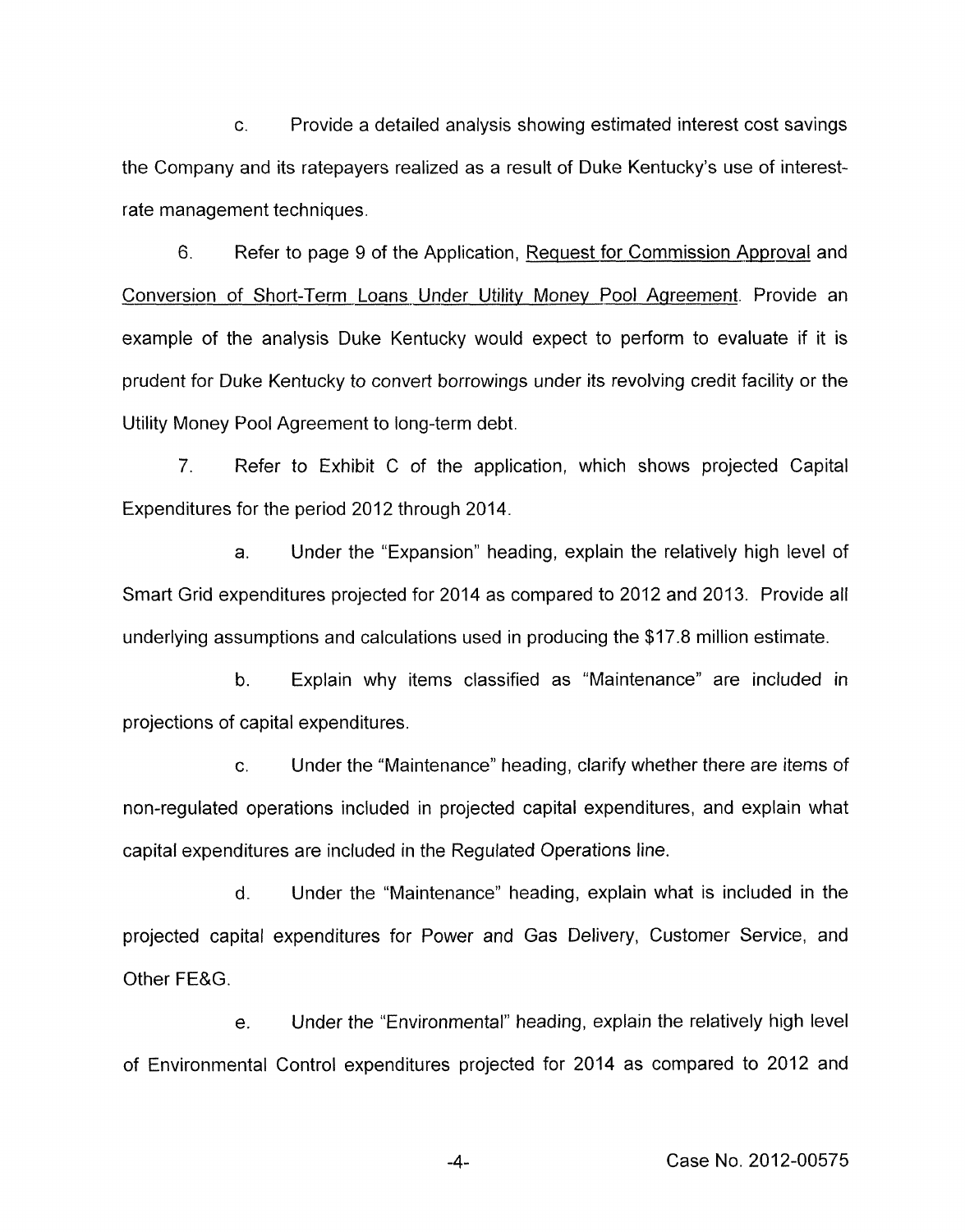2013. Provide all underlying assumptions and calculations used in producing the \$31.9 million estimate.

8. Refer to numbered paragraph 2, page 3 of the application. Duke Kentucky states that a certified copy of its Articles of Incorporation, as amended, is on file in Case No. 2009-00202.<sup>5</sup> The record in Case No. 2009-00202 contains a copy of the May 7, 1976 Restated Articles of Incorporation of The Union Light, Heat and Power Company ("Restated Articles"). The online records of the office of the Kentucky Secretary of State reflect that the May 7, 1976 Restated Articles contain a page with a Fifth, Sixth, and Seventh Article. The page containing the Fifth, Sixth, and Seventh Article does not appear to be located in the record of Case No. 2009-00202.

a. Confirm whether the entire Restated Articles are filed in Case No. 2009-00202.

b. If not, provide a certified copy of the  $M_{\text{A}}/7$ , 1976 Restated Articles.

effl Derlowen t∕kecutive Director

Publid Service Commission P. O. Box 615 Frankfort, KY 40602

DATED JAN 1 0 2013

cc: Parties of Record

Case No. 2012-00575

<sup>&</sup>lt;sup>5</sup> Case No. 2009-00202, Application of Duke Energy Kentucky, Inc., for an Adjustment of Rates (Ky PSC Dec 29, 2009).